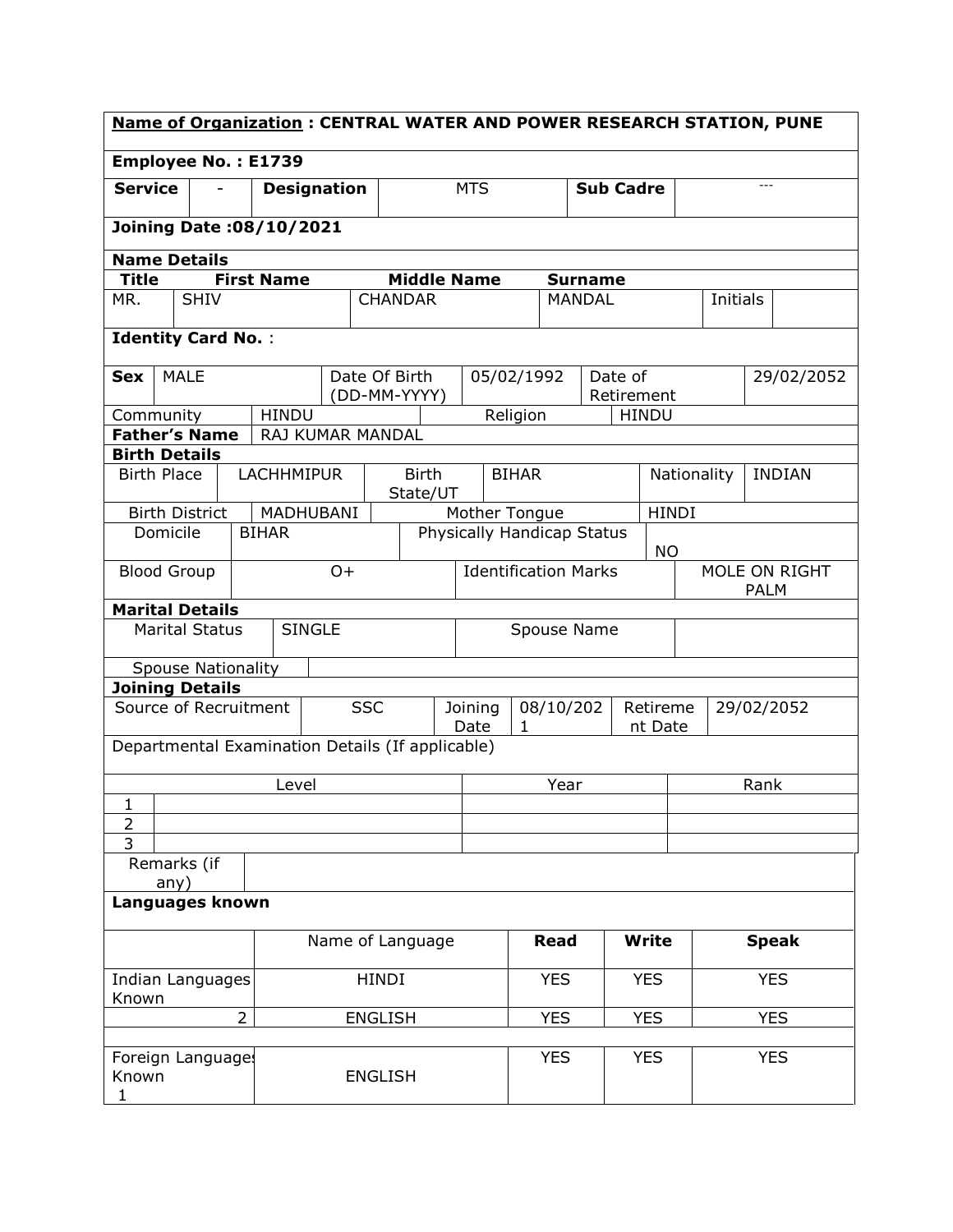## Details of deputation (if applicable)

| Name of the Office | Post held at that<br>time in parent office | Name of post<br>(selected for<br>deputation | Period of deputation |      |  |
|--------------------|--------------------------------------------|---------------------------------------------|----------------------|------|--|
|                    |                                            |                                             | Since                | From |  |
|                    |                                            |                                             |                      |      |  |

## Details of Foreign Visit

| SI.<br>No. | Place of Visit | Date of<br>visit | Post held at<br>that time | Whether it<br>is a<br>personal or<br>official visit | Details of visit |
|------------|----------------|------------------|---------------------------|-----------------------------------------------------|------------------|
|            |                |                  |                           |                                                     |                  |

## Transfer/Posting Detail (if applicable)

| Place | Period of posting |      |  |  |  |  |  |
|-------|-------------------|------|--|--|--|--|--|
|       | Since             | From |  |  |  |  |  |
|       |                   |      |  |  |  |  |  |
|       |                   |      |  |  |  |  |  |
|       |                   |      |  |  |  |  |  |
|       |                   |      |  |  |  |  |  |

|                                | Qualification (Use extra photocopy sheets for multi qualifications, experience, training, awards details) |            |                         |  |                  |  |                  |  |  |  |  |
|--------------------------------|-----------------------------------------------------------------------------------------------------------|------------|-------------------------|--|------------------|--|------------------|--|--|--|--|
| Qualification                  | Discipline                                                                                                |            |                         |  | Specialization 1 |  |                  |  |  |  |  |
|                                |                                                                                                           |            |                         |  |                  |  |                  |  |  |  |  |
| Year                           |                                                                                                           | Division   |                         |  | CGPA/ % Marks    |  | Specialization 2 |  |  |  |  |
|                                |                                                                                                           |            |                         |  |                  |  |                  |  |  |  |  |
| Institution                    |                                                                                                           | University |                         |  | Place            |  | Country          |  |  |  |  |
|                                |                                                                                                           |            |                         |  |                  |  | <b>INDIA</b>     |  |  |  |  |
| <b>Experience</b>              |                                                                                                           |            |                         |  |                  |  |                  |  |  |  |  |
| Type of Posting                |                                                                                                           |            | Level                   |  |                  |  |                  |  |  |  |  |
| <b>MTS</b>                     |                                                                                                           |            | $L - 1$                 |  |                  |  |                  |  |  |  |  |
| Designation                    |                                                                                                           |            | <b>Present Position</b> |  |                  |  |                  |  |  |  |  |
| <b>MTS</b>                     |                                                                                                           |            | MTS                     |  |                  |  |                  |  |  |  |  |
| Ministry                       | Department                                                                                                |            |                         |  |                  |  |                  |  |  |  |  |
| <b>MOWR</b>                    | <b>CWPRS</b>                                                                                              |            |                         |  |                  |  |                  |  |  |  |  |
| Office                         | Place                                                                                                     |            |                         |  |                  |  |                  |  |  |  |  |
| <b>CWPRS KHADAKWASALA PUNE</b> | <b>PUNE</b>                                                                                               |            |                         |  |                  |  |                  |  |  |  |  |